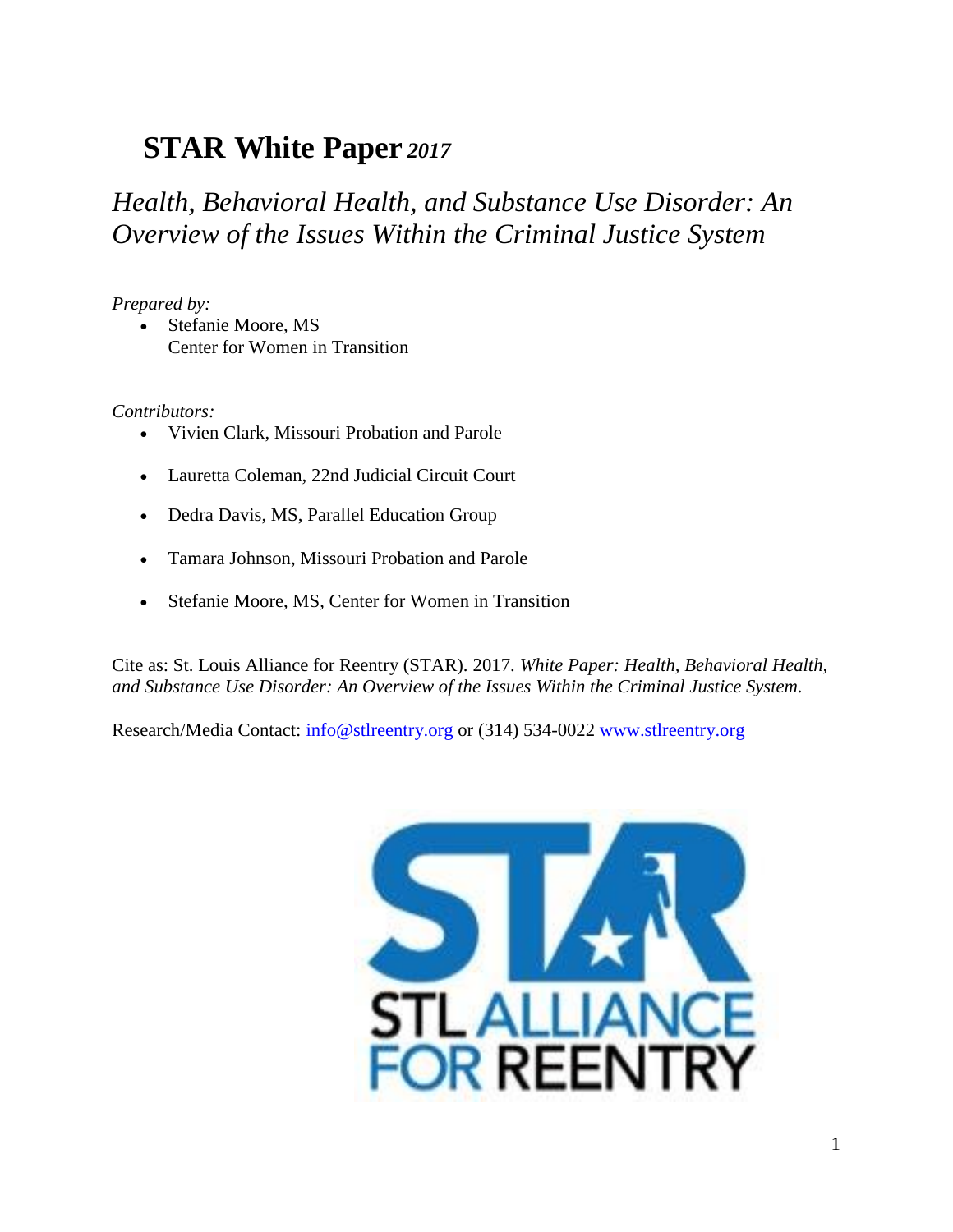

 $\overline{a}$ 

## **Health, Behavioral Health, and Substance Use Disorder: An Overview of the Issues Within the Criminal Justice System.**

Jails and prisons house massive numbers of individuals in close proximity to one another who often have chronic and communicable diseases and suffer from mental health and substance abuse. Role expectations for those working with this population often requires integration of interdisciplinary teams to aid in the transition from incarceration to community release.<sup>1</sup>

## **Encountering and Assessing Juveniles**

Large numbers of youth involved with the juvenile justice system have significant mental health and substance abuse issues. Many of these youth could be better served in community settings, where juvenile court judges can lead or support community efforts to develop improved policies and service-delivery strategies for these youth<sup>2</sup>. Youth in the juvenile justice system are three times more likely to experience mental health disorders than the general youth population. Nearly 70% of youth in the juvenile justice system have a diagnosable mental health disorder. Over 60% of youth with a mental health disorder also have a substance abuse use disorder and almost 30% of justice involved youth have disorders serious enough to require immediate attention.<sup>23</sup> Judges who hear juvenile cases are most likely not surprised by these statistics. Unfortunately, it is widely accepted that the juvenile justice system is the de facto mental health system for many youth. There is a growing sense that many of these youth could be safely and more appropriately treated with community based services that address their mental health needs and keep them close to their families and schools and out of trouble. 2

When a teenager is in distress and having emotional problems, their needs are much different from those of adults. Working with adolescents during difficult times in their lives requires specialized training and experience. Often, the first signs of problems are evident through behavioral challenges, sleep changes, as well as destructive activities. A youth and a needs assessment is completed on each delinquency referral, which aides in the determination of mental health and substance abuse issues. Once a juvenile referral case has been assessed, a determination is made as to what type of supports and/or services the family needs to help support the youth.

In an effort to address the growing issues of mental health and substance abuse in the Saint Louis area, the Twenty-Second Judicial Court is in partnership with the following organizations; Saint

<sup>&</sup>lt;sup>1</sup> Jeffrey Draine, Nancy Wolff, Joseph E. Jacoby, Stephanie Hartwell, and Christine Duclos, "Understanding Community Re-entry of Former Prisoners with Mental Illness: A Conceptual Model to Guide New Research," *Behavioral Sciences & The Law* 23, no 5: 368-707

<sup>&</sup>lt;sup>2</sup> Linda Tucci Teodosio and Kathleen Skowrya, "Adolescent Mental Health Needs," National Center for State Courts, 2014, accessed February 27, 2017

<sup>&</sup>lt;sup>3</sup> J.S. Shufelt and J.J. Cocozza, "Youth and Mental Health Disorders in the Juvenile Justice System: Results From a Multi-State, Multi-System Prevalence Study," National Center for Mental Health and Juvenile Justice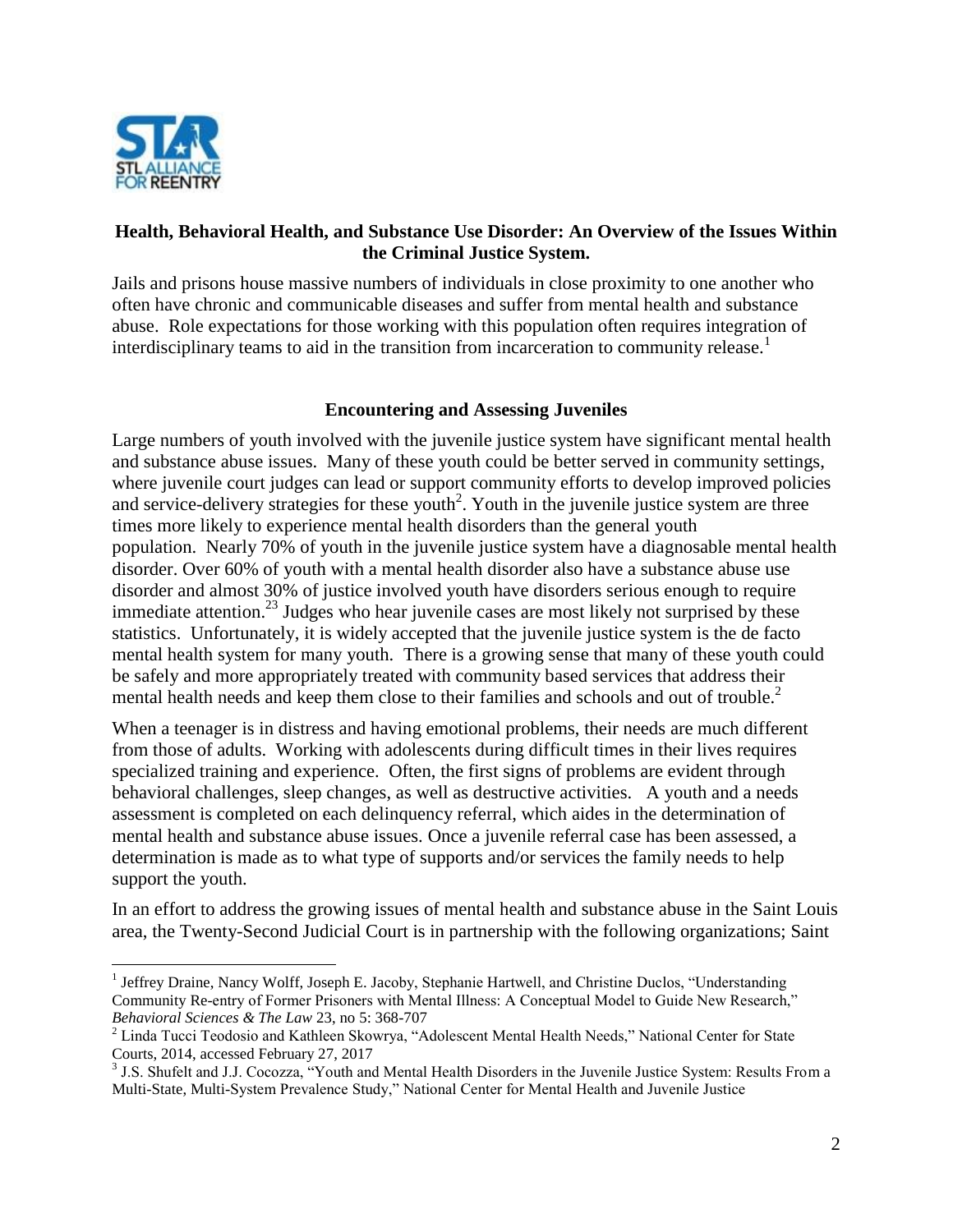Louis Mental Health Board, Children's Division, Cardinal Glennon Hospital, Annie Malone Children's & Family Service Center, Community Psychological Service, Epworth, Good Journey Development Foundation, Family Drug Court, Great Circle, Kids in the Middle, Marygrove, Shonta Smith International, and Project DEAMHI, Inc.<sup>4</sup> Of note, the aforementioned are only a few of the organizations that the court utilizes.

Please see below Tables in reference to Needs Assessments since 2010 showing the results on health and mental health needs;

| <b>Youth Health Needs</b>                      | Number | Percent |
|------------------------------------------------|--------|---------|
| Mild physical handicap or medical condition    | 75     | 2.2%    |
| No health problems or physical handicaps       | 3,277  | 95.9%   |
| No problems, but limited access to health care | 39     | 1.1%    |
| Pregnancy                                      | 6      | 0.2%    |
| Serious physical handicap or medical condition | 15     | 0.4%    |
| Unknown (incomplete)                           |        | 0.1%    |
| Total                                          | 3.417  | 100.0%  |

| <b>Mental Health Needs</b>               | Number | Percent |
|------------------------------------------|--------|---------|
| Mental health disorder with no treatment | 152    | 4.4%    |
| Mental health disorder with treatment    | 488    | 14.3%   |
| No mental health disorder                | 2,773  | 81.2%   |
| Unknown (incomplete)                     |        | 0.1%    |
| Total                                    | 3,417  | 100.0%  |

These Tables are based on the needs assessment. All delinquent youth with a formal case receives the NEEDS Assessment. This includes all youth who received a NEEDS Assessment between January 2010 and early February 2017. If a youth received multiple NEEDS Assessments only the most recent one was reported.

## **Co-morbidity addiction and mental health**

Comorbidity is described as two disorders or illnesses occurring simultaneously or sequentially. It "also implies interactions between the illnesses that affect the course and prognosis of both."<sup>5</sup> For the purposes of this paper, comorbidity will more specifically refer to the co-occurrence of mental illness and substance abuse disorders.

 $\overline{a}$ 

<sup>5</sup> U.S. Department of Health and Human Services. *Revised* 2010. *Comorbidity: Addiction and Other Mental* 

 $4$  Kenneth Mayo,  $22<sup>nd</sup>$  Judicial Family Court

*Illnesses*. Washington, DC: U.S. Department of Health and Human Services, National Institutes of Health, National Institute on Drug Abuse.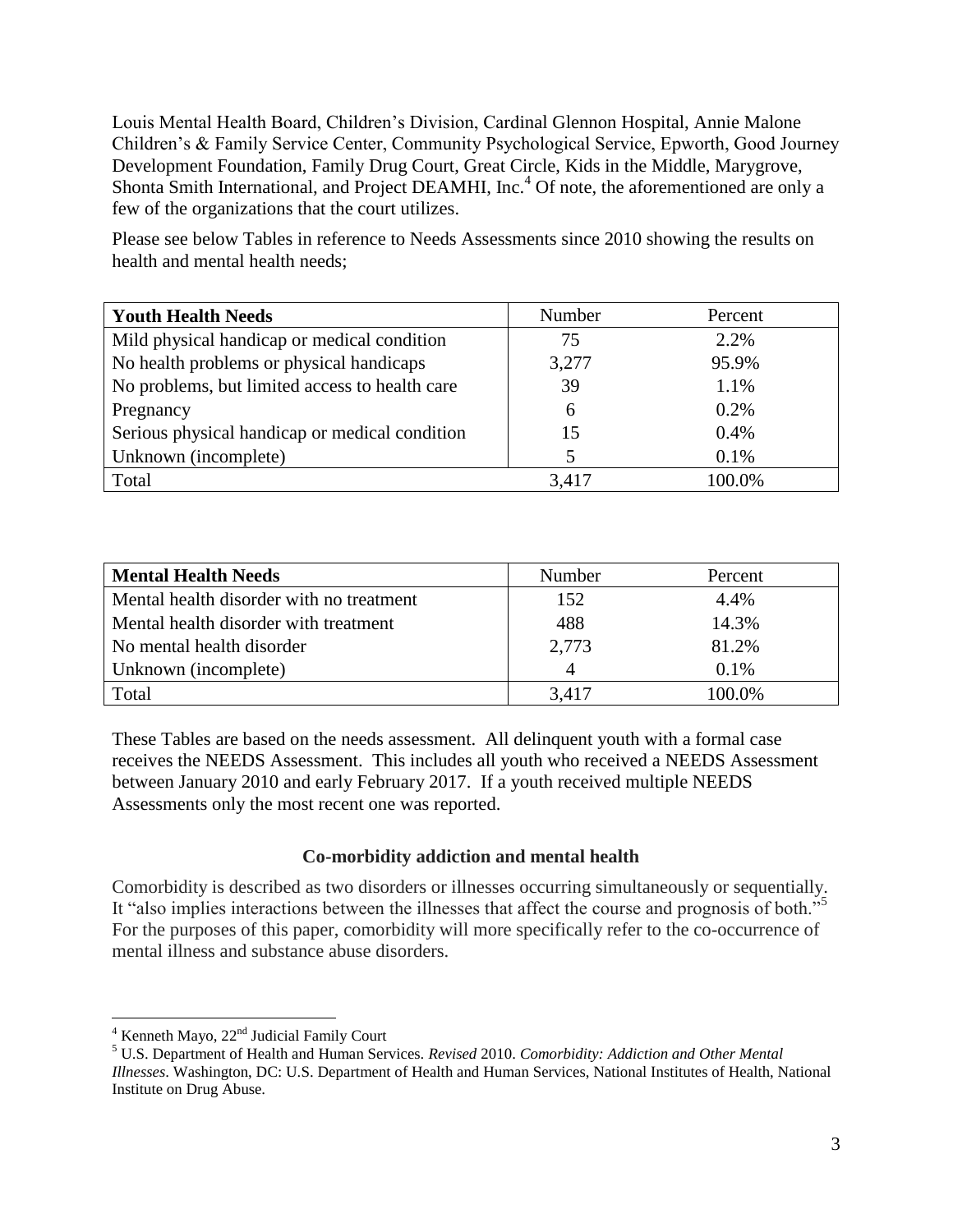Since the 1980s, multiple national surveys have documented a high prevalence of comorbidity in reference to mental illness and substance abuse.<sup>6</sup> For example, "persons diagnosed with mood or anxiety disorders are about twice as likely to suffer also from a drug use disorder compared with respondents in general" and vice versa.<sup>7</sup> While there is a high prevalence for drug use disorders and mental illness, it does not imply causality. There are several factors to consider, including the following: 1) Drug use can cause a person to experience one or more symptoms of another mental illness; 2) Mental illnesses can lead to substance abuse as a form of self-medication; and 3) "Both drug use disorders and other mental illnesses are caused by overlapping factors such as underlying brain deficits, genetic vulnerabilities, and/or early exposure to stress or trauma."<sup>8</sup>

"Drug use typically starts in adolescence, a period when the first signs of mental illness commonly appear."<sup>9</sup> During this time, the brain is also still developing leaving it vulnerable to "the development of addiction and other mental disorders."<sup>10</sup> While there is a link between early substance use being a risk factor for later substance abuse in addition to being a risk factor for the onset of mental illness, the link is not simple and may depend on "genetic factors, psychosocial experiences, and/or general environmental influences."<sup>11</sup>

In a study of the lifetime prevalence of mental disorders in U.S. adolescents, it was found that anxiety disorders were most common at 31.9%, "followed by behavior disorders (19.1%), mood disorders (14.3%), and substance abuse disorders (11.4%)."<sup>12</sup> In addition, approximately 40% of those studies meet the criteria for two or more disorders.<sup>13</sup>

<sup>6</sup> U.S. Department of Health and Human Services.

<sup>&</sup>lt;sup>7</sup> U.S. Department of Health and Human Services.

<sup>8</sup> U.S. Department of Health and Human Services.

<sup>&</sup>lt;sup>9</sup> U.S. Department of Health and Human Services.

<sup>&</sup>lt;sup>10</sup> U.S. Department of Health and Human Services.

<sup>&</sup>lt;sup>11</sup> U.S. Department of Health and Human Services.

<sup>&</sup>lt;sup>12</sup> Merikangas, K. R., He, J., Burstein, M., Swanson, S., Avenevoli, S., Cui, L., Benjet, C., Gergiades, K. and Swendsen, J. Octoer 2010. Lifetime Prevalence of Mental Disorders in US Adolescents: Results from the National Comorbidity Study-Adolescent Supplement (NCS-A). *Journal of American Academy of Child Adolescent Psychiatry* 49(10): 980-989.

 $13$  See note 11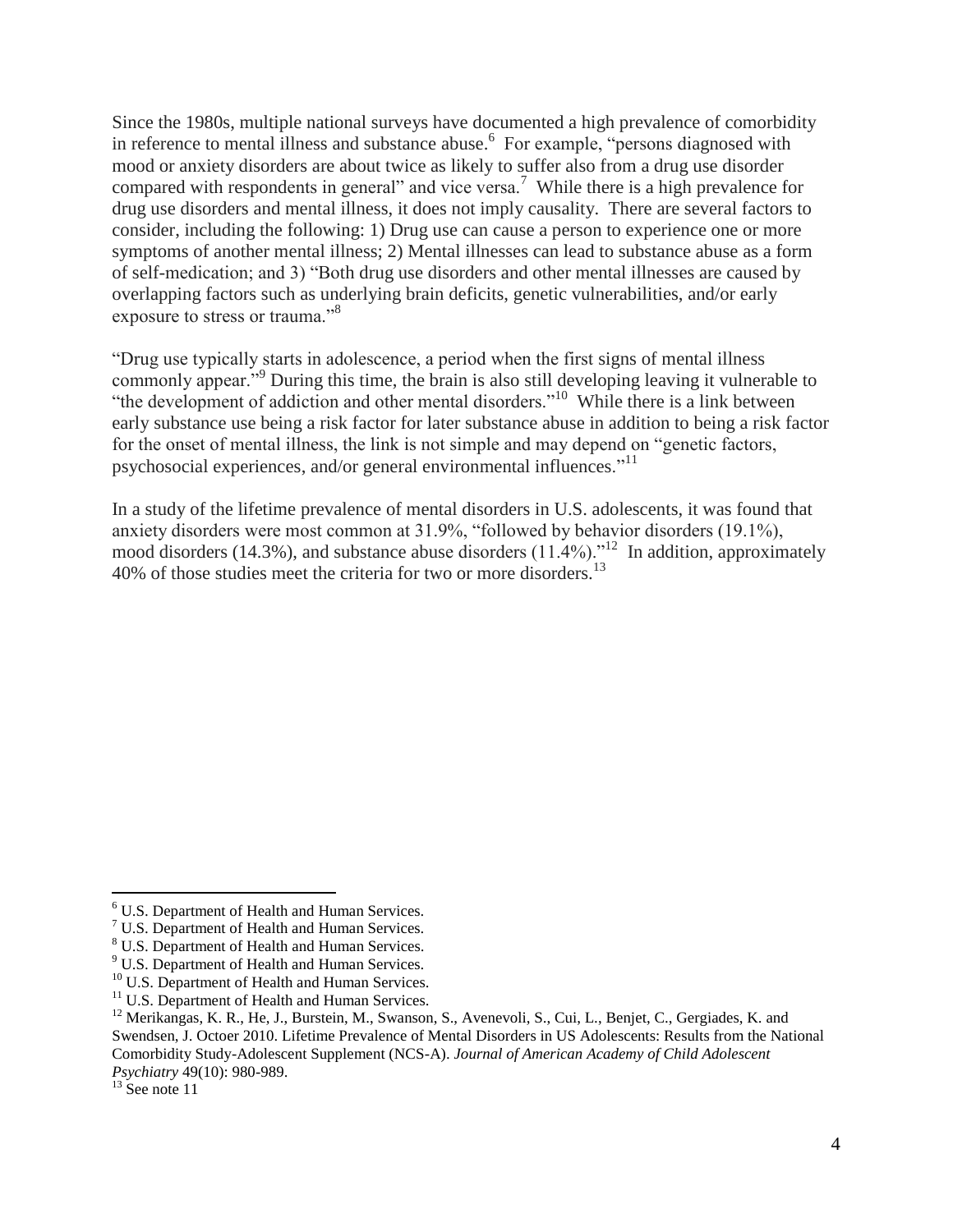

Approximately 60% of male and 70% of female juveniles detained have a psychiatric disorder.<sup>14</sup> "These rates of disorder far exceed those of youth in the community."<sup>15</sup> The rate of those fitting the criteria for two or more disorders was 56.6% for females and 45.9% for males.<sup>16</sup> "Nearly 30% of females and more than 20% of males with any substance use disorder also had a major mental disorder."<sup>17</sup>

Kessler et al. found that 41% to 65.5% of adults "with a lifetime addictive disorder also have a lifetime history of at least one mental disorder, while 50.9% of those with one or more lifetime mental disorders also have a lifetime history of at least one addictive disorder."<sup>18</sup> "Among individuals with drug use disorder (other than alcohol), rates of co-occurring mood disorders were found to be 26%; rates of anxiety disorders were found to be 28%; of psychotic disorders (i.e. schizophrenia) 7%; and of antisocial personality disorders 18%."<sup>19</sup> Among detained adults, substance abuse disorders far exceed the prevalence of other disorders. However, there

<sup>&</sup>lt;sup>14</sup> Teplin, LA., Abram, KM, McClelland, GM, Dulcan, MK, Mericle, AA. Psychiatric Disorders in Youth in Juvenile Detention. *Archive of General Psychiatry.* 2002(59):1133-1143 in Abram,KM, etal. Comorbid Psychiatric Disorders in Youth in Juvenile Detention. *Archive of General* Psychiatry. 2003 (60):1097-1108.  $15$  See note 13

<sup>&</sup>lt;sup>16</sup> Abram, KM, Teplin, LA McClelland, GM, Dulcan, MK. Comorbid Psychiatric Disorders in Youth in Juvenile Detention. *Archive of General* Psychiatry. 2003 (60):1097-1108.

 $17$  See note 15

<sup>&</sup>lt;sup>18</sup> Kessler, RC, Nelson, CB, NcGonagle, KA, Edlund, MJ, Frank, RG, Leaf, PJ. The Epidemiology of Co-Occurring Addictive and Mental Disorders: Implications for Prevention and Service Utilization. *American Journal of Orthopsychiatry*. January 1996. 66(1):17-31.

<sup>19</sup> Flynn, PM, Brown, BS. Co-Occurring Disorders in Substance Abuse Treatment: Issues and Prospects. *Journal of Substance Abuse Treatment*. January 2008. 34(1):36-47.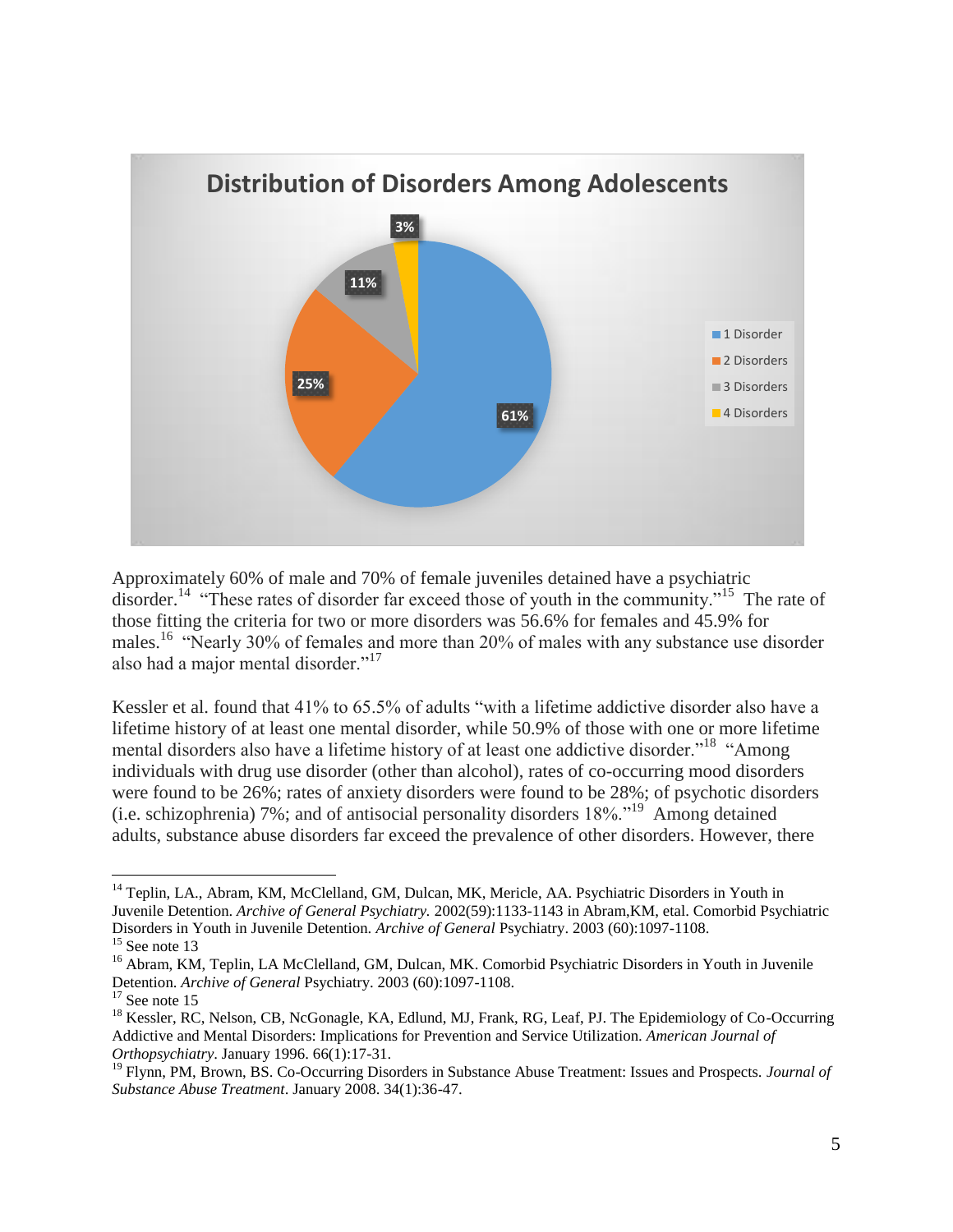is a high prevalence of substance abuse disorders occurring in conjunction with mental  $disorder<sup>20</sup>$ 

|                         |     | <b>Number of Additional Lifetime Disorders</b> |             |             |
|-------------------------|-----|------------------------------------------------|-------------|-------------|
| <b>Disorder</b>         | N   | <b>None</b>                                    | $1 - 2$     | 3 or More   |
| Schizophrenia           | 38  | $3(7.9\%)$                                     | 14 (36.8%)  | 21 (55.3%)  |
| <b>Bipolar Disorder</b> | 17  | $1(5.9\%)$                                     | $5(29.4\%)$ | 11 (64.7%)  |
| <b>Atypical Bipolar</b> | 16  | $1(6.3\%)$                                     | $8(40\%)$   | $7(43.8\%)$ |
| Disorder                |     |                                                |             |             |
| Major Depression        | 73  | $4(5.5\%)$                                     | 37 (50.6%)  | 32 (43.8%)  |
| Antisocial              | 303 | 33 (10.9%)                                     | 220 (72.6%) | 50 (16.5%)  |
| Personality             |     |                                                |             |             |
| Disorder                |     |                                                |             |             |
| Alcohol                 | 330 | 49 (14.8%)                                     | 227 (68.8%) | 54 (16.3%)  |
| Abuse/Dependence        |     |                                                |             |             |
| Drug                    | 241 | 18 (7.5%)                                      | 170 (70.5%) | 53 (22%)    |
| Abuse/Dependence        |     |                                                |             |             |

## **Frequency of Co-Occurring Disorders Among Criminal Offenders**

Due to the high prevalence of a comorbid relationship between mental illness and substance abuse, a comprehensive intervention approach is suggested that would identify, evaluate, and treat each disorder concurrently.<sup>21</sup>

#### **Mental Health v Institutional Mental Health**:

According to Edward J. Latessa, Ph.D., (The Supervision of Persons with Mental Illness on Probation Supervision) the percentage of men with mental disorders, versus females with mental disorders, is considerably higher amongst those under supervision. The percentage of males with mental disorders "are likely to be recommended for probation and are generally classified as high to medium" risk offenders under supervision.<sup>22</sup> Researched information also indicated that a high percentage of males were selected for specialized supervision based on their psychiatric histories and most of those selected had a history of drug use. Those indicated within the group with a history of psychiatric and drug abuse issues were "likely to commit a felony but they were no more likely to be arrested or convicted than the regular probation group and were less likely to be arrested or convicted than those in the drug or sex offender group."<sup>23</sup>

<sup>20</sup> Cote, G., Hodgins, S. Co-Occurring Mental Disorders Among Criminal Offenders. *Bulletin of American Academy of Psychiatry Law*. 1990. 18(3):271-281.

<sup>&</sup>lt;sup>21</sup> U.S. Department of Health and Human Services

<sup>22</sup> Edward J. Latessa, Ph.D. "The Supervision of Persons with Mental Illness on Probation Supervision" in Arthur J. Lurigio (Ed.) Community Corrections in America: New Directions and Sounder Investments for Persons with Mental Illness and Codisorders (1996). Seattle: National Coalition for Mental and Substance Abuse Health Care in the Justice System.

 $23$  See note 21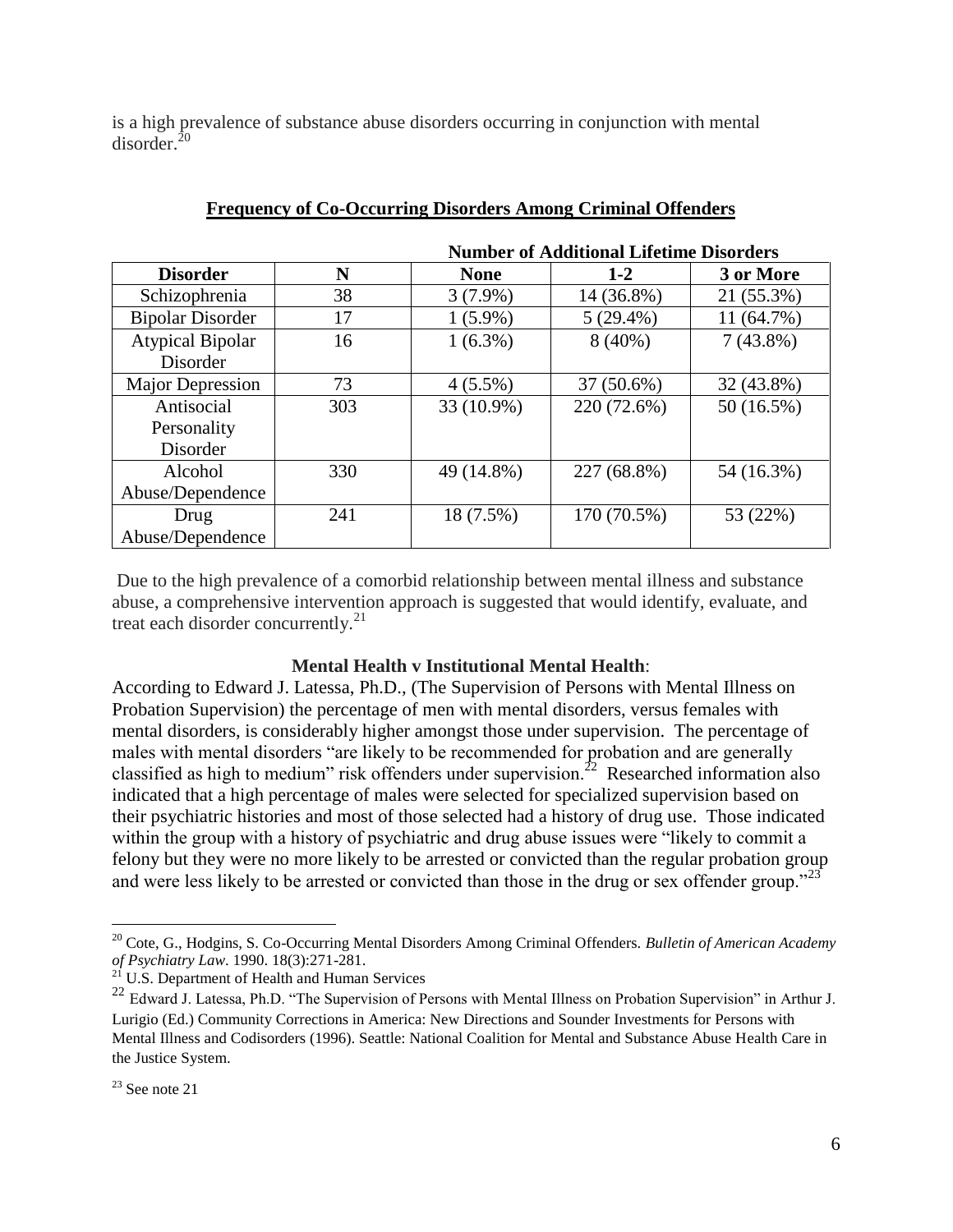Offenders in prison are two to four times more likely to be diagnosed with a serious mental illness, including depression. "Individuals with serious mental illness and criminal justice involvement experience multiple challenges accessing mental health services both during their incarceration and upon their discharge and re-entry to the community."<sup>24</sup> Further research indicated that within confinement facilities, accessibility to medical and mental health was irregular and frequently insufficient.<sup>25</sup> In 2008, approximately 7,200 adults with mental illness were incarcerated in Missouri. Fifty-seven percent of offenders with serious mental health issues return to prison within five years of their release.<sup>26</sup>

Research has shown that since the Missouri Reentry Process began in 2005, the two-year recidivism rate for offenders who complete the process is 38.3% compared to 45.7% for offenders who do not. This includes the aforementioned mental health assistance provided to mentally ill offenders pre-release.<sup>27</sup>

#### **Issues Revolving Those Who 12/12**

Individuals who max out on their prison sentences, who have mental health and substance abuse issues, are especially prone to catastrophic whirlwinds of failure resulting in recidivism at a faster rate than those who are released on supervision.<sup>28</sup> While many have been released with a 30-day supply of medications, follow up with healthcare providers have been deficient. According to research, "Notably, ex-offenders may not be skipping medication and appointments due to apathy; homelessness, illness, language barriers and substance abuse have all been identified as barriers to care."<sup>29</sup>

Without the role of supervision and other means of support to include financial, this population often disregards psychiatric and medical symptoms leading to self-harm, harm of others, increased substance use, misconduct, and unsolicited contact with law enforcement. According to Petersilia, "Even when mental health services are available, many people who are mentally ill fail to use them because they fear being institutionalized, deny their condition, or distrust the mental health system."<sup>30</sup>

#### **Conclusion**

http://mokidscount.org/stories/missouri-reentry-process-finding-the-right-path-for-returning-citizens, 5.

<sup>&</sup>lt;sup>24</sup> Leah Gogel Pope, Thomas E. Smith, Jennifer P. Wisdom, Alison Easter, and Michele Pollock, "Transitioning Between Systems of Care: Missed Opportunities for Engaging Adults with Serious Mental Illness and Criminal Justice Involvement," *Behavioral Sciences & The Law* 31, no 4: 444-456. Accessed February 24, 2017  $25$  See note 23

<sup>&</sup>lt;sup>26</sup> Missouri Kids Count. "Missouri Reentry Process: Finding the Right Path for Returning Citizens,"

 $^{27}$  Missouri Department of Corrections, "Missouri Reentry Process – Report to the Governor"

https://doc.mo.gov/Documents/mrp/GovReport2015.pdf. (2015): 11.

<sup>&</sup>lt;sup>28</sup> Jeff Mellow and Johnna Christian, "Transitioning Offenders to the Community: A Content Analysis of Reentry Guides," *Journal of Offender Rehabilitation* 47, no 4: 339-355, accessed February 27, 2017

<sup>29</sup> Honorable Susan K. Gauvey and Katerina M. Georgiev, "Reform in Ex-Offender Reentry: Building Bridges and Shattering Silos," *Maryland Bar Journal* November 2011.

<sup>&</sup>lt;sup>30</sup> Joan Petersilia, "When Prisoners Return to the Community: Political, Economic, and Social Consequences," NIJ U.S. Department of Justice Sentencing & Corrections, no 9: November 2000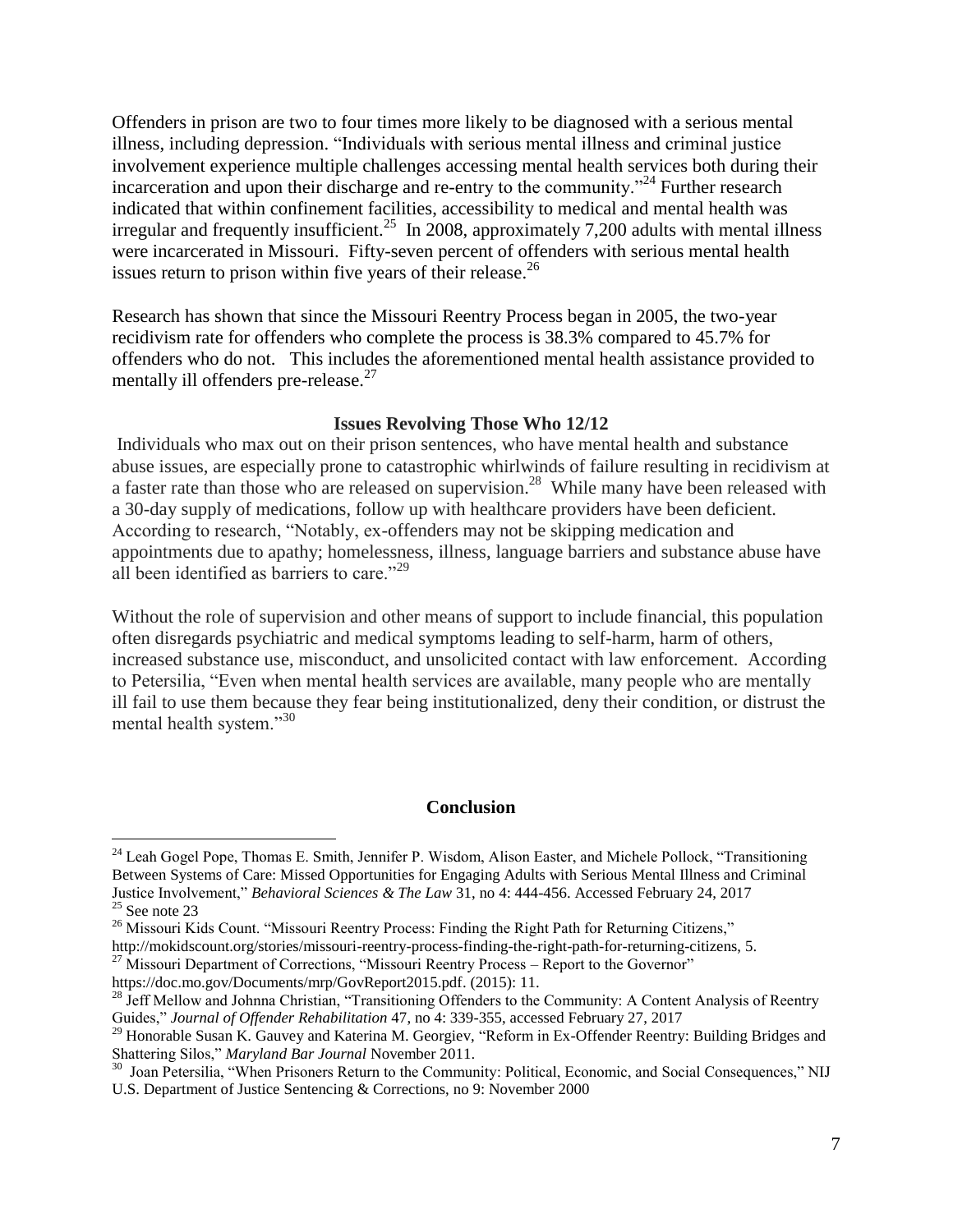Working together to reduce the fundamental barriers to successful discharge planning and transitional services are the fragmentation of the community health care system to include rejection of needed services, absence of consensus concerning treatment requirements and diagnosis based a criminal justice status.<sup>31</sup> While social service, criminal justice, and mental health professional face a multitude of role expectations in working with this population, it is clear that there is a need for improved collaboration between providers inside and outside of criminal justice settings. $32$ 

 $\overline{a}$  $31$  See note 1

 $32$  See note 23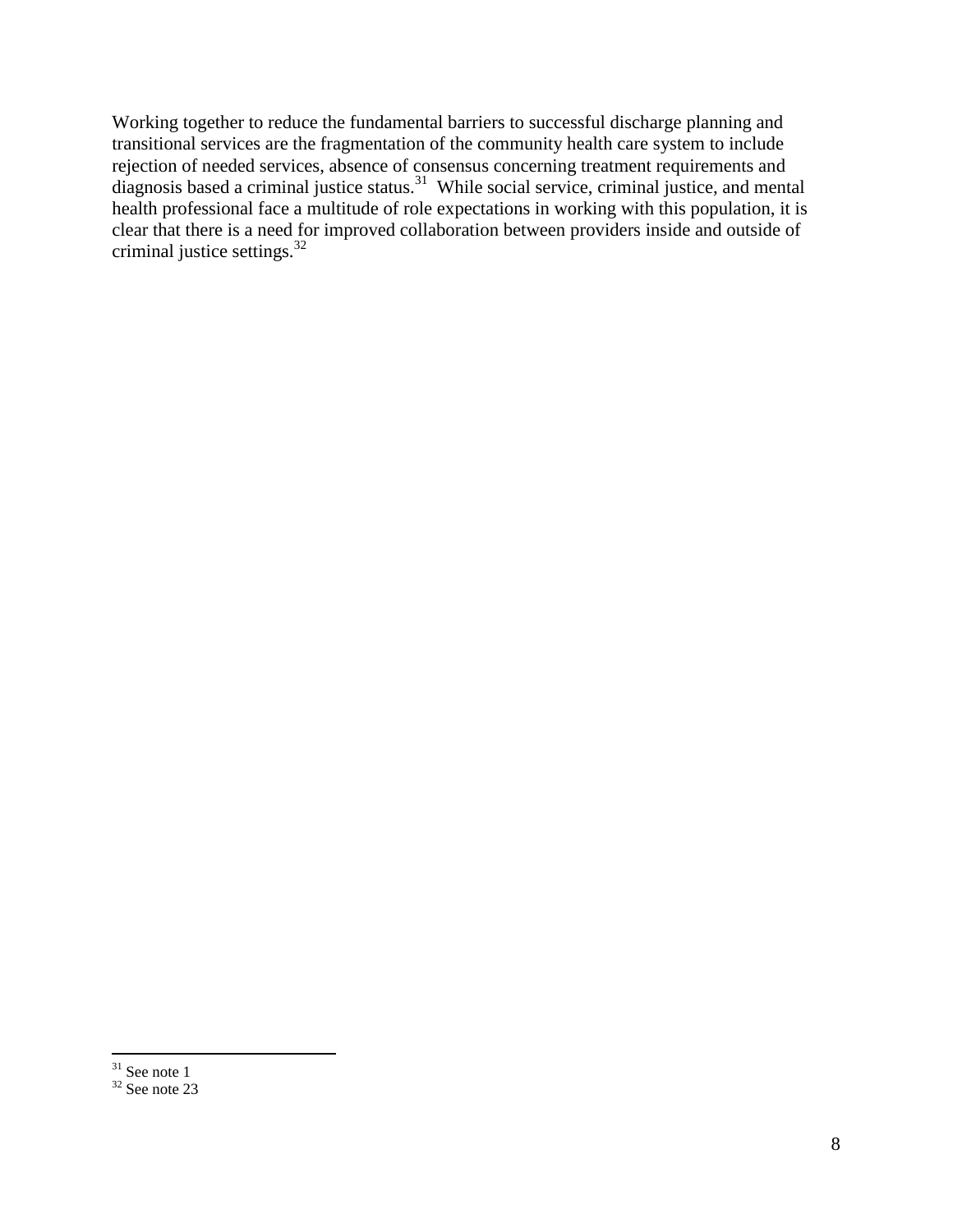#### **RESOURCES**

- The Missouri Re-Entry Process addresses the needs of mental ill offenders in a number of ways. The Seriously Mentally Ill (SMI) Offender Program is aimed at offenders with the most severe mental illness, providing for treatment, medication and community support services. Additionally, the Community Mental Health Treatment program (CMHT) is a program intended to assist Probation and Parole Officers with referring offenders to community-based mental health treatment providers, by providing limited subsidies for their treatment. Both of these programs are primarily funded by supervision fees paid by offenders who are on probation or parole, and operate through no cost to taxpayers.<sup>33</sup>
- Offenders in Missouri who are receiving mental health treatment while incarcerated are eligible for pre-release medication assisted recovery. Offenders who are released from certain state prisons to either the St. Louis or Kansas City areas can opt to participate in one of several Medication Assisted Treatment projects. These offenders are screened for alcohol or opiate addiction as well as mental health concerns, and if they qualify, they can receive a pre-release injection of Vivitrol, and continue to receive this medication assisted recovery post-release.<sup>34</sup>
- A pilot program in certain parts of the state (Probation and Parole Districts 12, 25, and 11) had offenders with documented mental health concerns referred to group education services offered through Southeast Missouri Behavioral Health within one week of their release, allowing them to engage in aftercare quickly after release while waiting for an assessment for treatment services.<sup>35</sup>
- The E.A.G.L.E. Program (Emotions, Attitudes, Growth, Learning, Excelling) was established through a collaboration with Division of Offender Rehabilitative Services and Corizon. The E.A.G.L.E. Program is "an intensive in-cell cognitive-behavioral treatment program designed to improve and enhance communication, thinking processes, positive reaction to anger, self-esteem, behaviors, and an overall understanding of self through various topics in addition to overall living conditions." This program is aimed at treating offenders with mental illness who are living in restrictive housing. Corizon Correctional Healthcare has been the healthcare (and mental health care) provider for the Missouri Department of Corrections since 1992.<sup>36</sup>
- Some evidence-based programs that are being utilized in Missouri with respect to mentally-ill offenders are jail diversion programs (wherein offenders who are in jail are identified as having severe mental illness are referred to community-based mental health

<sup>&</sup>lt;sup>33</sup> Missouri Department of Corrections, "Missouri Reentry Process – Report to the Governor" https://doc.mo.gov/Documents/mrp/GovReport2015.pdf. (2015): 6.

<sup>&</sup>lt;sup>34</sup> Missouri Department of Corrections, "Missouri Reentry Process – Report to the Governor" https://doc.mo.gov/Documents/mrp/GovReport2015.pdf. (2015): 6

<sup>&</sup>lt;sup>35</sup> Missouri Department of Corrections, "Missouri Reentry Process – Report to the Governor" https://doc.mo.gov/Documents/mrp/GovReport2015.pdf. (2015): 7

<sup>&</sup>lt;sup>36</sup> Corizon Correctional Healthcare, "Missouri Department of Corrections Extends Contract with Corizon Health" August 24, 2016, [http://www.corizonhealth.com/Corizon-News/missouri-department-of-corrections-extends](http://www.corizonhealth.com/Corizon-News/missouri-department-of-corrections-extends-contract-with-corizon-health)[contract-with-corizon-health.](http://www.corizonhealth.com/Corizon-News/missouri-department-of-corrections-extends-contract-with-corizon-health)